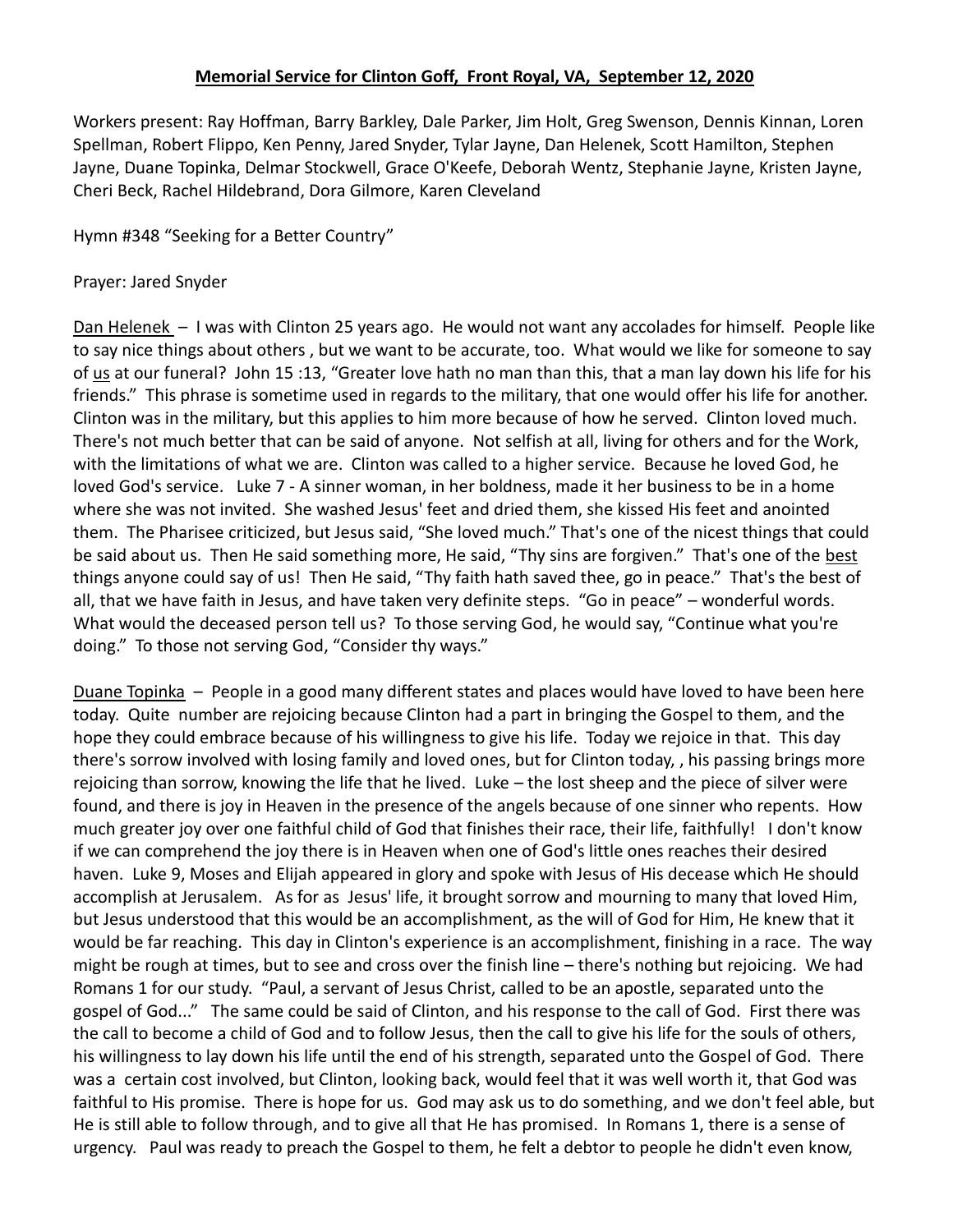because of what Christ had brought into his life. Clinton looked upon his call very seriously, and diligently gave his best. I had the privilege to be with him in his last full year in the Work. He had the same eagerness, the will to do, but the mind and body were beginning to fail. But he did not spare or pity himself, he gave himself as much as he could. He was always eager. We appreciate his zeal in pouring out the very best that he had as long as he could. Most of all, his faithfulness to respond to God's call, trusting that the God of Heaven who called him would give him the strength to continue.

Barry Barkley – Hebrew 2:9 "But we see Jesus, who was made a little lower than the angels for the suffering of death, crowned with glory and honour; that he by the grace of God should taste death for every man. For it became him, for whom are all things, and by whom are all things, in bringing many sons [a whole family!] unto glory, to make the captain of their salvation [that's Jesus] perfect through sufferings." I was with Clinton on a few occasions. We were in the British Isles one year. We were roommates on occasion. He had lot of nervous energy, it was hard for him to sit still! But a brother whom we mutually respected gave this advice to many young workers: "Chain yourself to the chair!" Or  $-$ Get into this Book and study it. In a little cabin up in Canada, Clinton spent hours sitting on his bed, propped up against the headboard, Tuesday and Wednesday before the convention, reading and meditating on this Book. He learned to chain himself to that chair. Knowing a little of his nature, it was hard for him to do that. He loved the Work. Clinton spoke one time of Amos 1:3 God's judgment was against these people "because they have threshed Gilead with threshing instruments of iron." Clinton said that was too hard. It destroyed the corn rather than conserving it. Clinton was truthful, and if it hurt, it hurt. He was truthful, but he was balanced. He was a merciful man, he loved the souls of others, a man who would not willingly stand in the way of anyone else.

 "Bringing many sons to glory". One definition of glory is "as very apparent". How does that fit in with Jesus? John wrote, "We beheld his glory, the glory of the only begotten of the Father, full of grace and truth." To those close to Him, it was very apparent who He was. They had a revelation of it. On the Mount of Transfiguration, it was very apparent. They saw Him in the glory of when He comes again. In II Peter 1, Peter said, "We were with Him, and there came this voice from the excellent glory that said, 'This is my beloved Son, I am pleased.'" It was very apparent to those three disciples. I could say that I am a child of God, and I believe it is so because of His work, but the crowning glory is not what I say about myself. But if we can hear God the Father say, "My child. Come, my child", that's the glory. Sufficient glory is that it would be very apparent because of the testimony of God Himself on that day.

 Romans 3:23 "All have sinned and come short of the glory of God." We needed help, that many sons could be brought back to glory. I Corinthians 15 speaks about the resurrection. v. 40 "There are celestial bodies and bodies terrestrial: but the glory of the celestial is one, and the glory of the terrestrial is another." There's a certain glory to creation; one glory of the sun, another of the moon, etc. "So is also the resurrection of the dead. It is sown in corruption; it is raised in incorruption: it is sown in dishonour; it is raised in glory: it is sown in weakness; it is raised in power." How do the sun and the moon glorify God? They abide in the purpose for which they were created, and their glory reflects the One who created them. What about man? We did NOT abide in the purpose for which we were created. "All have sinned." But there is a remedy. Hebrews 2 – God provided through His Son Jesus a way for man to have a second opportunity, and the purpose for which he was created, that there could be a work of recreation in that life, bringing many sons to glory. It's not finished yet, but it will be. For Clinton, it is finished, he has reached the finish line. But not yet for us. But is He is leading, and if we will follow, it will be finished and God Himself will make it manifestly apparent, "This is My child".

 John 17: 4 "I have glorified thee on the earth: I have finished the work which thou gavest me to do." v. 22 "And the glory which thou gavest me I have given them: that they may be one, even as we are one." II Peter 1:17, "My beloved Son", a child of God. Jesus made it possible that we all could become a child of God. We only get a glimpse of that glory, a little taste, the earnest, the down payment. It's so far beyond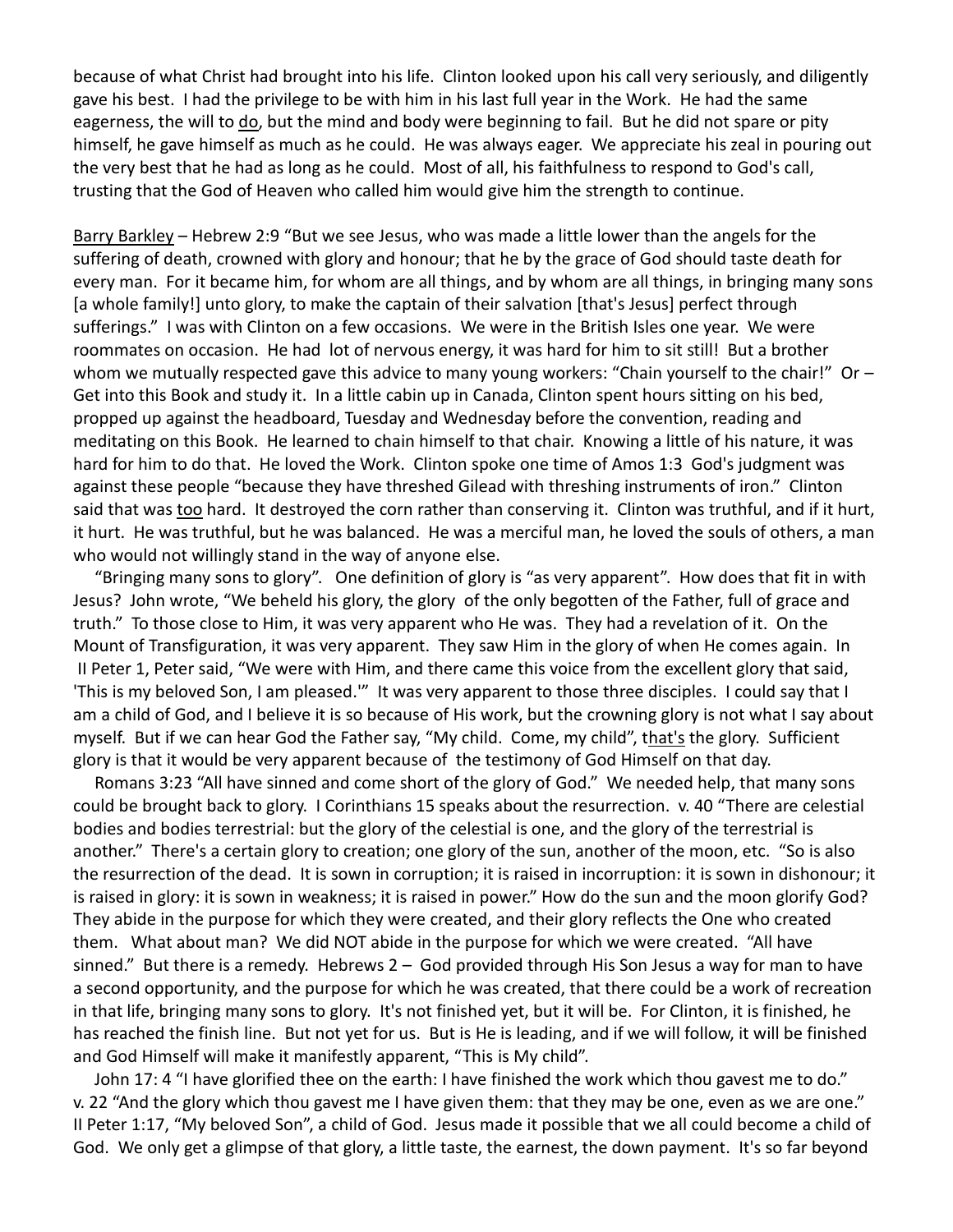our human realm, we just see a tiny bit – but it's glorious, the bit that we do see!

 Romans 8:15. "Ye have not received the spirit of bondage again to fear, but ye have received the Spirit of adoption, whereby we cry, Abba, Father." In joy or sorrow, in victory or defeat, a child turns to the father. v. 16, "The Spirit bears witness with our spirit that we are the children of God." That might not be so apparent to others, but to the person who has that feeling, it's a wonderful assurance. v. 17, "If children, then heirs of God, if so be that we suffer with him, that we may be also glorified together..." "The sufferings of this present time are not worthy to be compared with the glory that shall be revealed..." v. 21 "...the creature shall be delivered from the bondage of corruption into the glorious liberty of the children of God." The glory of deliverance, of liberty. Liberty from the power of sin, not liberty from the struggles or warfare, but liberty from being a captive of sin. Clinton has experienced that final liberation. "The creature was made subject to vanity." Simply, these human frames are not going to last, they're vain in that sense. It may be suddenly, it may be gradually. Clinton's health failed, his mental and physical health failed, but we are rejoicing because now he is experiencing that glorious liberty of the children of God, more fully that we have. Clinton in a nursing home down in Texas. If we put too much confidence in what we are in the human frame, it's going to let us down. What comforted me was v. 26, "The Spirit helpeth our infirmities, for we know not what we should pray for as we ought, but the Spirit maketh intercession for us" A person may come, if it's their lot, to that condition; some don't even know to pray any more, but the Spirit knows those deep groanings, those deep desires, that purpose that has been there all along – He knows, for God is faithful. Rev. 21:10, where it speaks of leading many sons to glory. The time when it will be very apparent, because of God Himself saying, "This is My family." His children are compared to a city [many citizens is a city], a great city, the holy Jerusalem, descending from Heaven having the glory of God. "Leading many sons to glory" - Let's follow!

Ray Hoffman - There is a heavenly scene in Revelation 5:9, "They sung a new song, saying, Thou art worthy to take the book and open the seals thereof: for thou wast slain, and hast redeemed us to God by thy blood out of every kindred, and tongue, and people, and nation." There's another scene in Heaven, where we believe Clinton is. Rev. 7.9 "A great multitude, which no man could number, of all nations, and kindreds, and people, and tongues, stood before the throne, and before the Lamb, clothed with white robes, and palms in their hands. And they cried with a loud voice, saying, Salvation to our God which sitteth upon the throne, and unto the Lamb." The Here and Now will pass, but this scene is true reality, it will not pass. This song will only be sung by those redeemed by the blood of Jesus; the angels won't sing it. Only those in the book. Clinton sang songs in his pilgrimage along with the rest of us. But now it's a new song. No human nature, no world, no devil, free from all those shackles, limitations, opposition. They're in a new body, they're singing because they've reached the goal, Heaven for all eternity.

 Something about those two words Redemption and Salvation that is very meaningful. Redemption means to be purchased, bought back (from sin). Not redeemed with gold or silver, but with the precious blood of Jesus Christ. Salvation means to be rescued, delivered. Both of those words really exclude any thought of good human nature and good human works getting them to Heaven. To have redemption, you have to have a buyer and a product. Salvation has to have a rescuer and a person that needs to be rescued. And that's the case of every person that's going to be in Heaven. Heaven isn't going to be a big party or a golf game! How shallow and human! They'll be praising the Lamb for His sacrifice, Jesus Christ. Clinton will be singing that song with them.

 Clinton loved this Book. Psalm 119. All but 2 or 3 of the 176 verses speak about God's word, commandments, law, statutes, etc. We think of Clinton's involvement with the Word of God, little pictures of what happened in Clinton's life that brought this about, the wonderful benefits of submitting to God's Word. v. 71, "It is good for me that I have been afflicted, that I might learn thy statutes." That means to be brought down, to be depressed, the work of the Holy Spirit in preparing us by the Gospel. Repentance – there's no redemption, no salvation, without repentance. We go down to it , it's humbling.